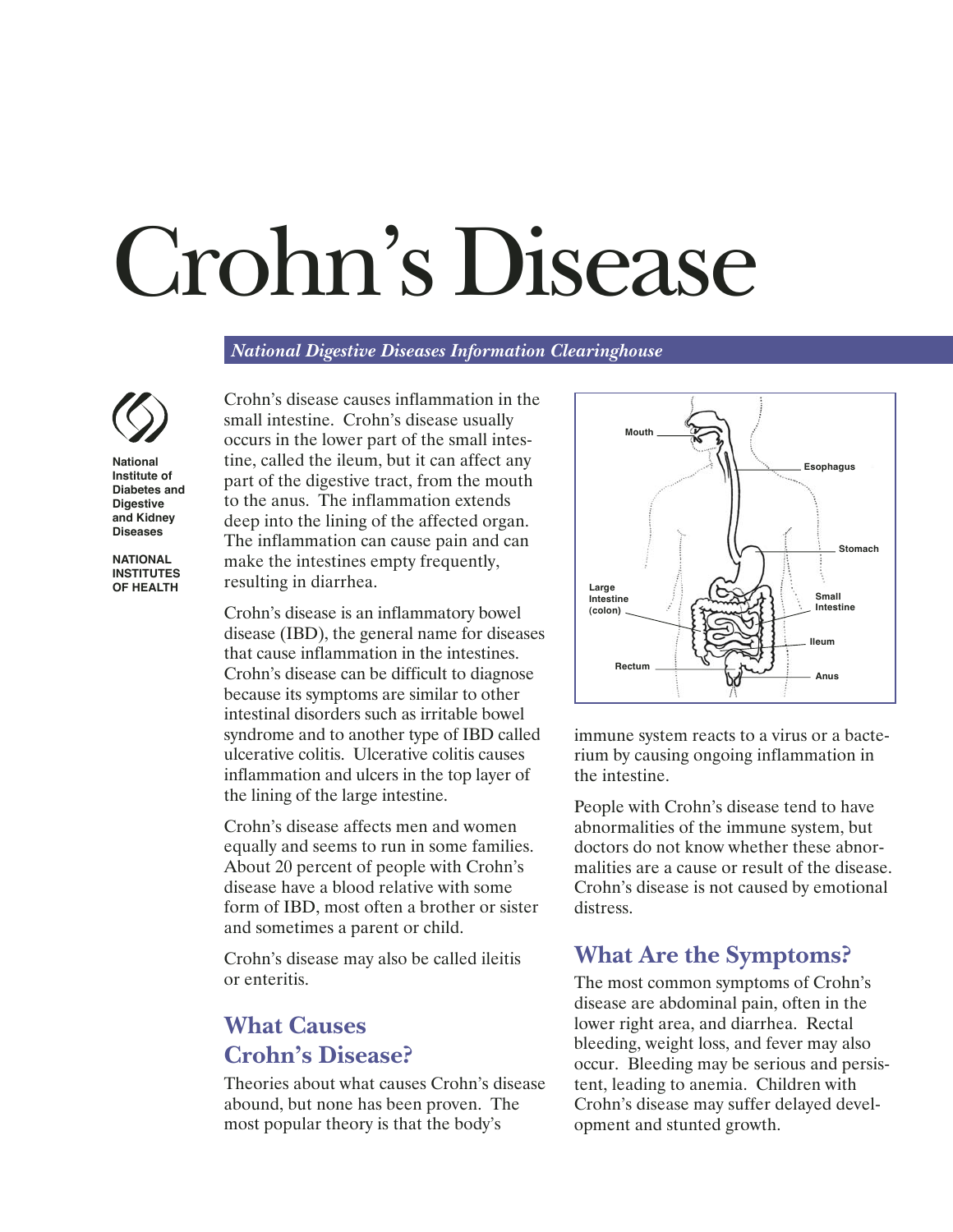## **How Is Crohn's Disease Diagnosed?**

A thorough physical exam and a series of tests may be required to diagnose Crohn's disease.

Blood tests may be done to check for anemia, which could indicate bleeding in the intestines. Blood tests may also uncover a high white blood cell count, which is a sign of inflammation somewhere in the body. By testing a stool sample, the doctor can tell if there is bleeding or infection in the intestines.

The doctor may do an upper gastrointestinal (GI) series to look at the small intestine. For this test, the patient drinks barium, a chalky solution that coats the lining of the small intestine, before x-rays are taken. The barium shows up white on x-ray film, revealing inflammation or other abnormalities in the intestine.

The doctor may also do a colonoscopy. For this test, the doctor inserts an endoscope—a long, flexible, lighted tube linked to a computer and TV monitor—into the anus to see the inside of the large intestine. The doctor will be able to see any inflammation or bleeding. During the exam, the doctor may do a biopsy, which involves taking a sample of tissue from the lining of the intestine to view with a microscope.

If these tests show Crohn's disease, more x-rays of both the upper and lower digestive tract may be necessary to see how much is affected by the disease.

# **What Are the Complications of Crohn's Disease?**

The most common complication is blockage of the intestine. Blockage occurs because the disease tends to thicken the intestinal wall with swelling and scar tissue, narrowing the passage. Crohn's disease

may also cause sores, or ulcers, that tunnel through the affected area into surrounding tissues such as the bladder, vagina, or skin. The areas around the anus and rectum are often involved. The tunnels, called fistulas, are a common complication and often become infected. Sometimes fistulas can be treated with medicine, but in some cases they may require surgery.

Nutritional complications are common in Crohn's disease. Deficiencies of proteins, calories, and vitamins are well documented in Crohn's disease. These deficiencies may be caused by inadequate dietary intake, intestinal loss of protein, or poor absorption (malabsorption).

Other complications associated with Crohn's disease include arthritis, skin problems, inflammation in the eyes or mouth, kidney stones, gallstones, or other diseases of the liver and biliary system. Some of these problems resolve during treatment for disease in the digestive system, but some must be treated separately.

# **What Is the Treatment for Crohn's Disease?**

Treatment for Crohn's disease depends on the location and severity of disease, complications, and response to previous treatment. The goals of treatment are to control inflammation, correct nutritional deficiencies, and relieve symptoms like abdominal pain, diarrhea, and rectal bleeding. Treatment may include drugs, nutritional supplements, surgery, or a combination of these options. At this time, treatment can help control the disease, but there is no cure.

Some people have long periods of remission, sometimes years, when they are free of symptoms. However, the disease usually recurs at various times over a person's lifetime. This changing pattern of the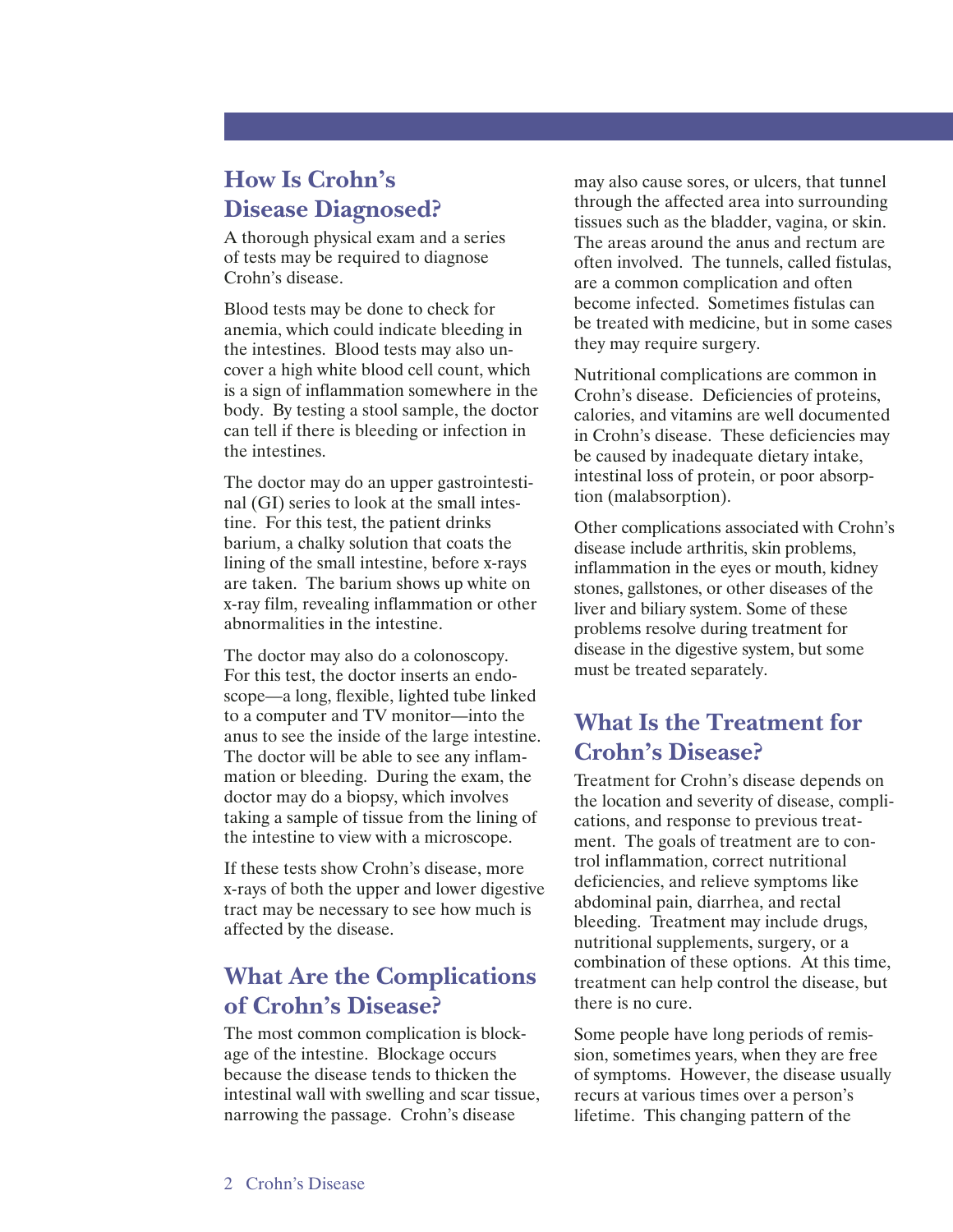disease means one cannot always tell when a treatment has helped. Predicting when a remission may occur or when symptoms will return is not possible.

Someone with Crohn's disease may need medical care for a long time, with regular doctor visits to monitor the condition.

### **Drug Therapy**

Most people are first treated with drugs which are aminosalicylate derivatives, a substance that helps control inflammation. Sulfasalazine is the most commonly used of these drugs. Patients who do not benefit from it or who cannot tolerate it may be put on other aminosalicylate-containing drugs, generally known as 5-ASA agents, such as Asacol, Dipentum, or Pentasa. Possible side effects of mesalamine preparations include nausea, vomiting, heartburn, diarrhea, and headache.

Some patients take corticosteroids to control inflammation. These drugs are the most effective for active Crohn's disease, but they can cause serious side effects, including greater susceptibility to infection.

Drugs that suppress the immune system are also used to treat Crohn's disease. Most commonly prescribed are 6-mercaptopurine and a related drug, azathioprine. Immunosuppressive agents work by blocking the immune reaction that contributes to inflammation. These drugs may cause side effects like nausea, vomiting, and diarrhea and may lower a person's resistance to infection. When patients are treated with a combination of corticosteroids and immunosuppressive drugs, the dose of corticosteriods can eventually be lowered. Some studies suggest that immunosuppressive drugs may enhance the effectiveness of corticosteroids.

The U.S. Food and Drug Administration has approved the drug infliximab (brand

name, Remicade) for the treatment of moderate to severe Crohn's disease that does not respond to standard therapies (aminosalicylate substances, corticosteroids, immunosuppressive agents) and for the treatment of open, draining fistulas. Infliximab, the first treatment approved specifically for Crohn's disease, is an anti– tumor necrosis factor (TNF) substance. TNF is a protein produced by the immune system that may cause the inflammation associated with Crohn's disease. Anti-TNF removes TNF from the bloodstream before it reaches the intestines, thereby preventing inflammation. Investigators will continue to study patients taking infliximab to determine its long-term safety and efficacy.

Antibiotics are used to treat bacterial overgrowth in the small intestine caused by stricture, fistulas, or prior surgery. For this common problem, the doctor may prescribe one or more of the following antibiotics: ampicillin, sulfonamide, cephalosporin, tetracycline, or metronidazole.

Diarrhea and crampy abdominal pain are often relieved when the inflammation subsides, but additional medication may also be necessary. Several antidiarrheal agents could be used, including diphenoxylate, loperamide, and codeine. Patients who are dehydrated because of diarrhea will be treated with fluids and electrolytes.

## **Nutrition Supplementation**

The doctor may recommend nutritional supplements, especially for children whose growth has been slowed. Special highcalorie liquid formulas are sometimes used for this purpose. A small number of patients may need periods of feeding by vein. This can help patients who need extra nutrition temporarily, those whose intestines need to rest, or those whose intestines cannot absorb enough nutrition from food.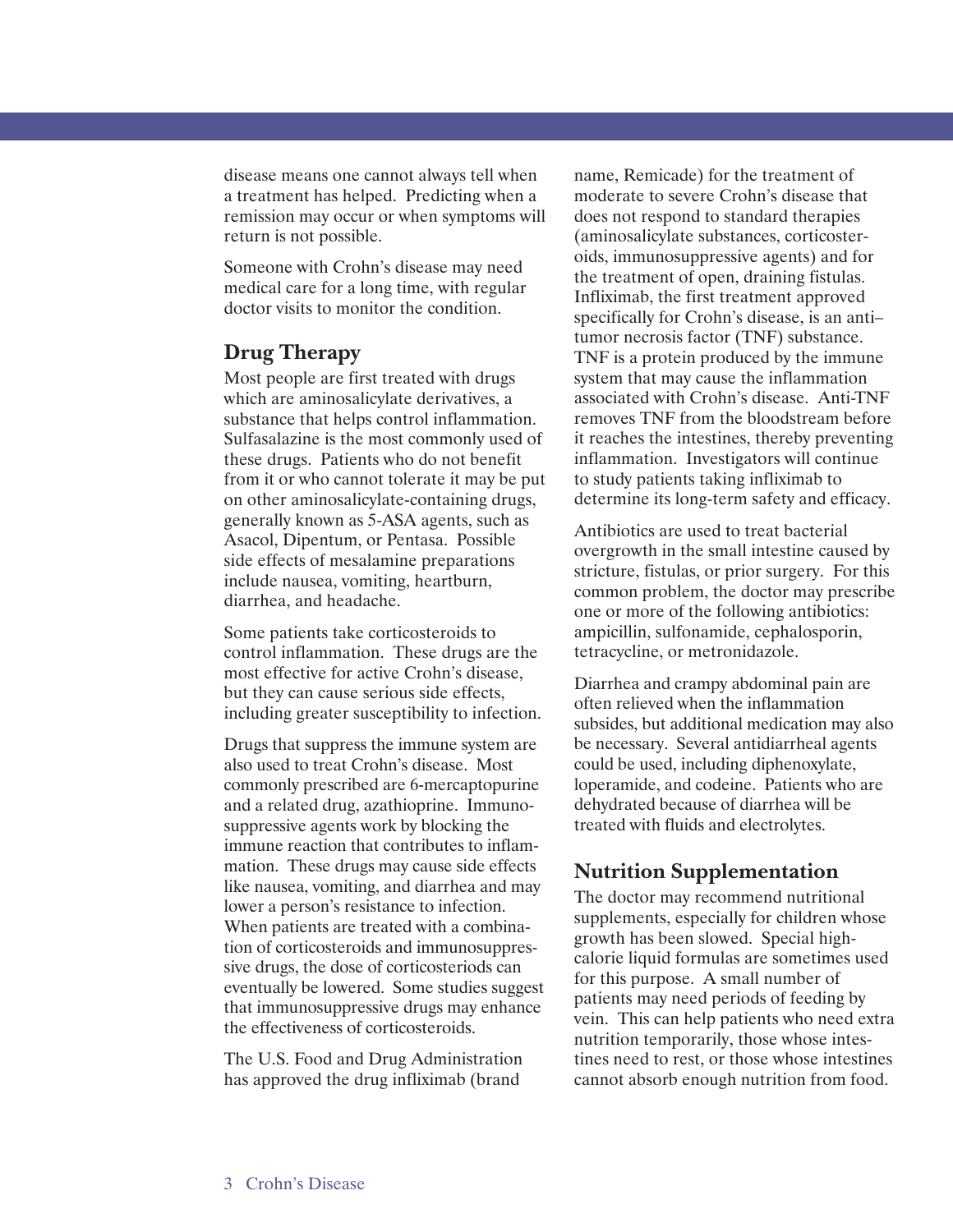#### **Surgery**

Surgery to remove part of the intestine can help Crohn's disease but cannot cure it. The inflammation tends to return next to the area of intestine that has been removed. Many patients with Crohn's disease require surgery, either to relieve symptoms that do not respond to medical therapy or to correct complications such as blockage, perforation, abscess, or bleeding in the intestine.

Some people who have Crohn's disease in the large intestine need to have their entire colon removed in an operation called colectomy. A small opening is then made in the front of the abdominal wall, and the tip of the ileum is brought to the skin's surface. This opening, called a stoma, is where waste exits the body. The stoma is about the size of a quarter and is usually located in the right lower part of the abdomen near the beltline. A pouch is worn over the opening to collect waste, and the patient empties the pouch as needed. The majority of colectomy patients go on to live normal, active lives.

Sometimes only the diseased section of intestine is removed and no stoma is needed. In this operation, the intestine is cut above and below the diseased area and reconnected.

Because Crohn's disease often recurs after surgery, people considering it should carefully weigh its benefits and risks compared with other treatments. Surgery may not be appropriate for everyone. People faced with this decision should get as much information as possible from doctors, nurses who work with colon surgery patients (enterostomal therapists), and other patients. Patient advocacy organizations can suggest support groups and other information resources. (See page 5 for the names of such organizations.)

People with Crohn's disease may feel well and be free of symptoms for substantial spans of time when their disease is not active.

Despite the need to take medication for long periods of time and occasional hospitalizations, most people with Crohn's disease are able to hold jobs, raise families, and function successfully at home and in society.

## **Research**

Researchers continue to look for more effective treatments. Examples of investigational treatments include

- **Anti-TNF.** Research has shown that cells affected by Crohn's disease contain a cytokine, a protein produced by the immune system, called TNF. TNF may be responsible for the inflammation of Crohn's disease. Anti-TNF is a substance that finds TNF in the bloodstream, binds to it, and removes it before it can reach the intestines and cause inflammation. In studies, anti-TNF seems particularly helpful in closing fistulas.
- **Interleukin 10.** Interleukin 10 (IL–10) is a cytokine that suppresses inflammation. Researchers are now studying the effectiveness of synthetic IL–10 in treating Crohn's disease.
- **Antibiotics.** Antibiotics are now used to treat the bacterial infections that often accompany Crohn's disease, but some research suggests that they might also be useful as a primary treatment for active Crohn's disease.
- **Budesonide.** Researchers recently identified a new corticosteroid called budesonide that appears to be as effective as other corticosteroids but causes fewer side effects.
- **Methotrexate and cyclosporine.** These are immunosuppressive drugs that may be useful in treating Crohn's disease. One potential benefit of methotrexate and cyclosporine is that they appear to work faster than traditional immunosuppressive drugs.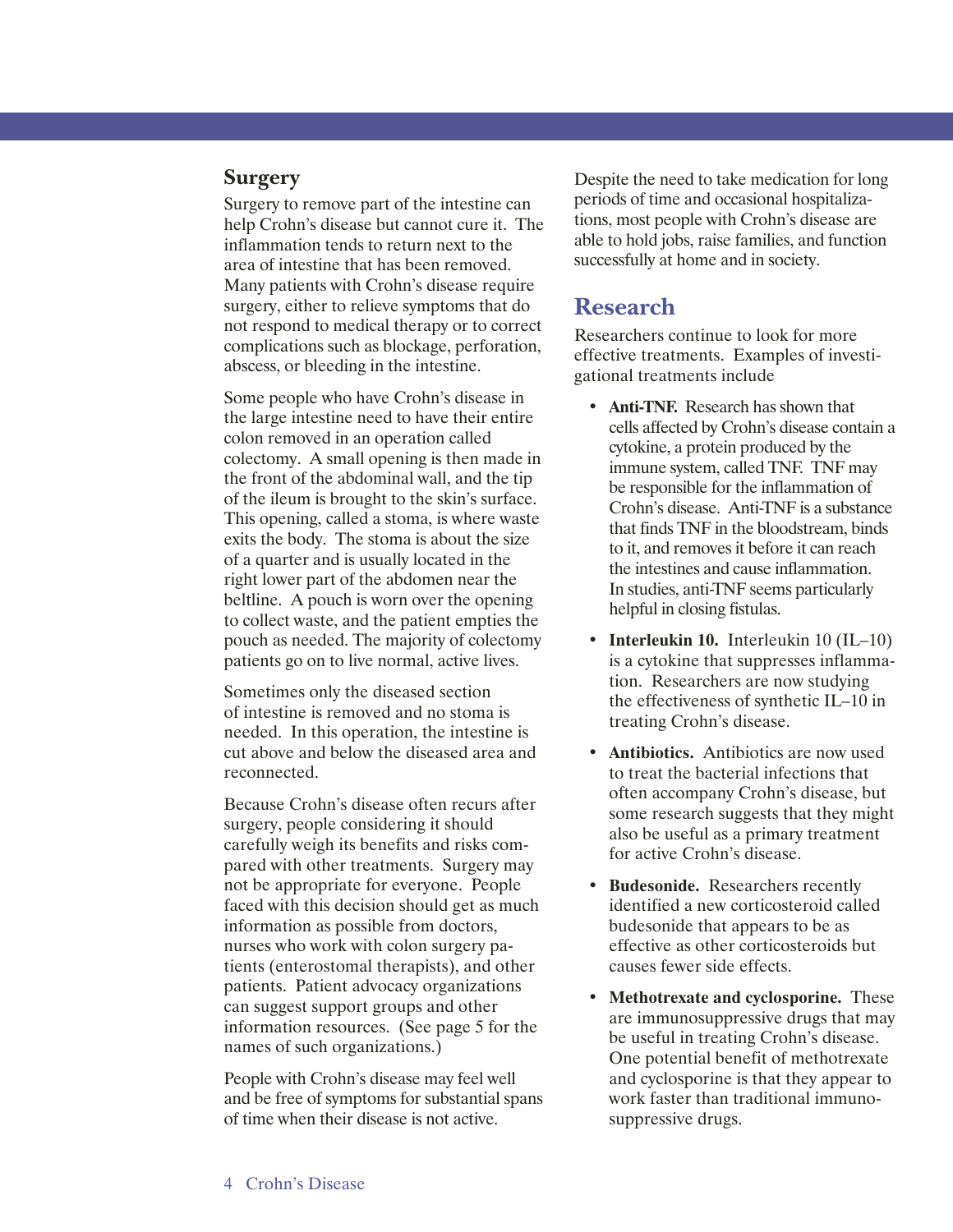**• Zinc.** Free radicals—molecules produced during fat metabolism, stress, and infection, among other things—may contribute to inflammation in Crohn's disease. Free radicals sometimes cause cell damage when they interact with other molecules in the body. The mineral zinc removes free radicals from the bloodstream. Studies are under way to determine whether zinc supplementation might reduce inflammation.

# **Can Diet Control Crohn's Disease?**

No special diet has been proven effective for preventing or treating this disease. Some people find their symptoms are made worse by milk, alcohol, hot spices, or fiber. People are encouraged to follow a nutritious diet and avoid any foods that seem to worsen symptoms. But there are no consistent rules.

People should take vitamin supplements only on their doctor's advice.

## **Is Pregnancy Safe for Women with Crohn's Disease?**

Research has shown that the course of pregnancy and delivery is usually not impaired in women with Crohn's disease. Even so, women with Crohn's disease should discuss the matter with their doctors before pregnancy. Most children born to women with Crohn's disease are unaffected. Children who do get the disease are sometimes more severely affected than adults, with slowed growth and delayed sexual development in some cases.

#### **Resources**

Crohn's & Colitis Foundation of America, Inc. 386 Park Avenue South, 17th Floor New York, NY 10016–8804 Tel: (800) 932–2423 or (212) 685–3440 E-mail: info@ccfa.org Home page: http://www.ccfa.org

Pediatric Crohn's & Colitis Association, Inc. P.O. Box 188 Newton, MA 02468 Tel: (617) 489–5854 Home page: http://pcca.hypermart.net

Pull-thru Network 4 Woody Lane Westport, CT 06880 Tel: (203) 221–7530 E-mail: pullthrunw@aol.com Home page: http://members.aol.com/ pullthrunw/Pullthru.html

Reach Out for Youth with Ileitis and Colitis, Inc. 15 Chemung Place Jericho, NY 11753 Tel: (516) 822–8010

United Ostomy Association, Inc. 36 Executive Park, Suite 120 Irvine, CA 92714 Tel: (800) 826–0826 or (714) 660–8624 E-mail: uoa@deltanet.com Home page: http://www.uoa.org

The U.S. Government does not endorse or favor any specific commercial product or company. Brand names appearing in this publication are used only because they are considered essential in the context of the information reported herein.